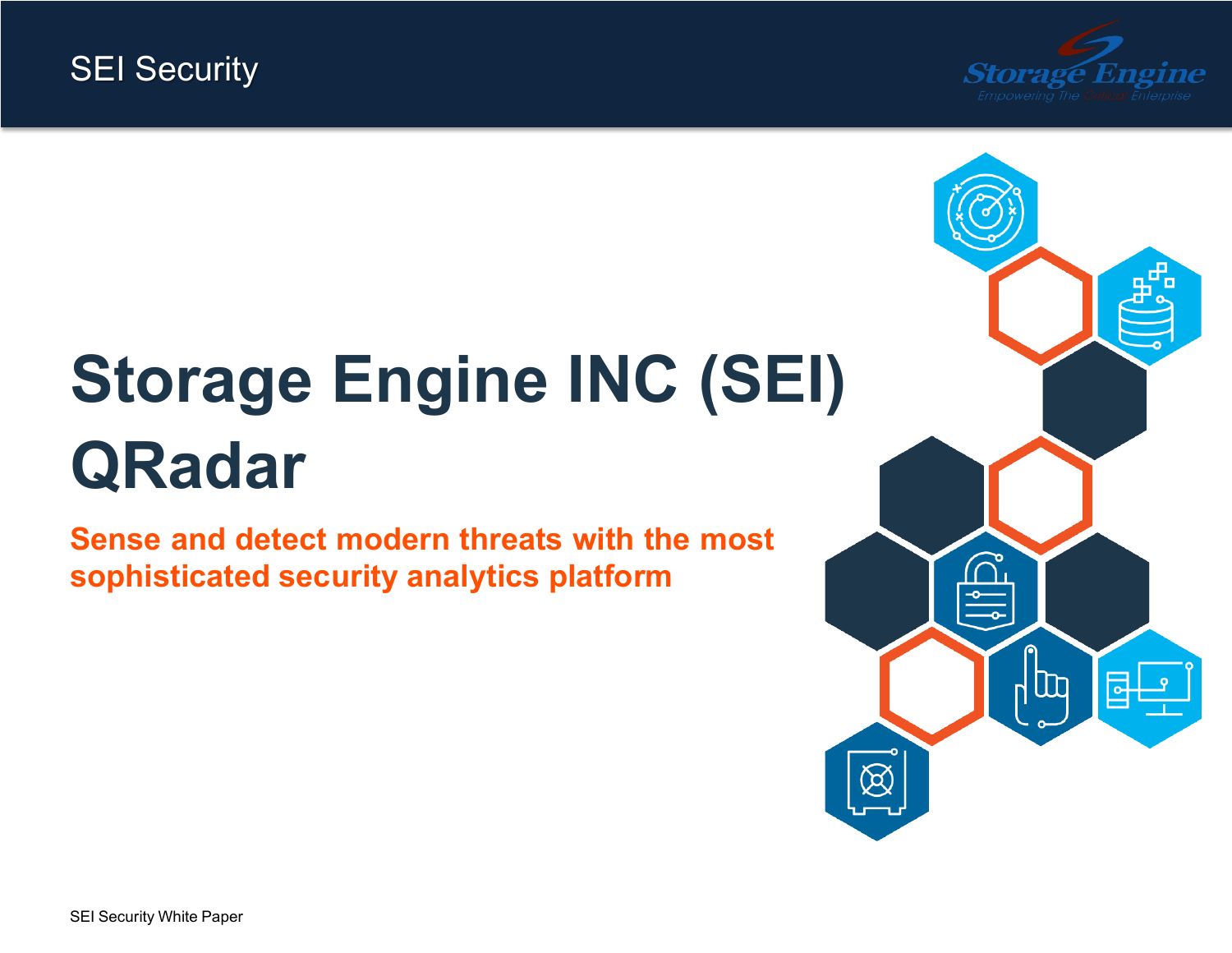

<span id="page-1-0"></span>**[Home](#page-0-0) ———**

**———**

**———**

**———**

**———**

### **Conquer the unknown**

**Sense [threats](#page-2-0) and act**

**QRadar Sense [Analytics](#page-3-0)**

**How does it [work?](#page-4-0) Analyze [security](#page-5-0) data [Understand](#page-6-0) context [Profile](#page-7-0) usage**

#### **Use [cases](#page-8-0)**

**[Advanced threat detection](#page-9-0) Critical data [protection](#page-10-0) Insider threat [monitoring](#page-11-0) Risk and vulnerability [management](#page-12-0) [Unauthorized](#page-13-0) traffic detection Forensics [investigation](#page-14-0) and threat hunting**

### **Why [SEI?](#page-15-0)**

**———**

**———**

**[Your security dashboard](#page-16-0) The power to [act—at](#page-17-0) scale Security App [Exchange](#page-18-0) One [platform,](#page-19-0) global visibility**

# **Conquer the unknown**

Security professionals live in a world of constant suspense. Threats and attacks hit their organizations from every angle, every minute of every day. When persistent attackers break in, they move slowly and quietly. They hunt for valuable data and they cover their tracks. In fact, a recent survey found that the mean time to identify an attack was 256 days, while the mean time to contain it was 82 days.<sup>1</sup> Consequently,



life in a Security Operations Center (SOC) is stressful; many teams just don't know what they don't know.

Gone are the days when security teams could just lock down the perimeter, ban many forms of Internet access and fight the latest fire. Today's organizations demand near-ubiquitous connectivity in order to keep the business moving while simultaneously stopping advanced threats, identifying fraud and rogue insiders, and ensuring continuous compliance. New requirements call for analyzing as much information as possible to detect threatening activities that lurk under the surface—and respond more rapidly. SOC analysts must develop a keen ability to detect deviations from normal activities, and the solutions they choose must be able to scale, reaching every nook and cranny of the enterprise with a single, cohesive platform.

<sup>1</sup> "2015 Cost of a Data Breach Study: Global Analysis," *Ponemon Institute Research Report*, May 2015.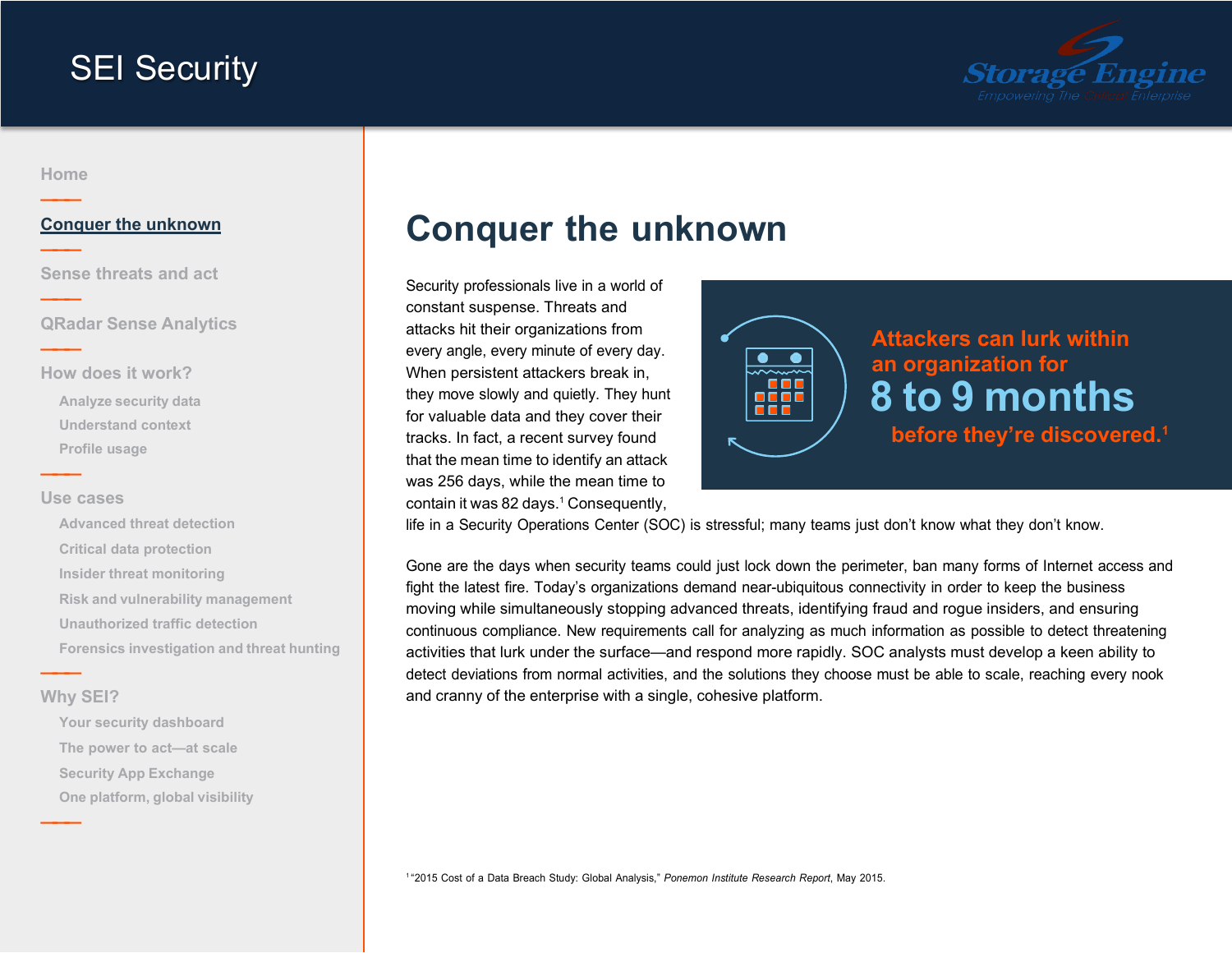

<span id="page-2-0"></span>**[Home](#page-0-0) ———**

**———**

**———**

**———**

**———**

**[Conquer the unknown](#page-1-0)**

### **Sense threats and act**

**QRadar Sense [Analytics](#page-3-0)**

**How does it [work?](#page-4-0) Analyze [security](#page-5-0) data [Understand](#page-6-0) context [Profile](#page-7-0) usage**

#### **Use [cases](#page-8-0)**

**[Advanced threat detection](#page-9-0) Critical data [protection](#page-10-0) Insider threat [monitoring](#page-11-0) Risk and vulnerability [management](#page-12-0) [Unauthorized](#page-13-0) traffic detection Forensics [investigation](#page-14-0) and threat hunting**

#### **Why [SEI?](#page-15-0)**

**———**

**———**

**[Your security dashboard](#page-16-0) The power to [act—at](#page-17-0) scale Security App [Exchange](#page-18-0) One [platform,](#page-19-0) global visibility**

# **Sense threats and act**

To stay ahead, organizations need to be able to "sense" chains of malicious activities in the same way that people sense danger when they see, hear, smell or feel troublesome conditions. They need a security platform that can:

- Deploy rapidly across an entire network, including cloud-based resources
- Detect subtle differences in the



environment, such as lurking intruders or rogue insiders

- Discover attacks without depending upon <sup>a</sup> few highly trained specialists
- Collect, normalize and correlate billions of events, prioritized to <sup>a</sup> handful of issues
- Identify the important vulnerabilities and risks to prevent <sup>a</sup> breach

On the bright side, today's SOC analysts no longer have to go it alone. Just as the attackers have banded together to share their insights and techniques, the security community has responded with similarly shared resources. The emergence of these new threat intelligence and application sharing facilities helps limit the effectiveness of new malware and exploit kits, and the impact of zero-day or one-day vulnerabilities. Yet many SOC analysts are still limited by aging log management systems or basic security information and event management (SIEM) solutions that generate excessive alerts using a single instance of suspicious behavior.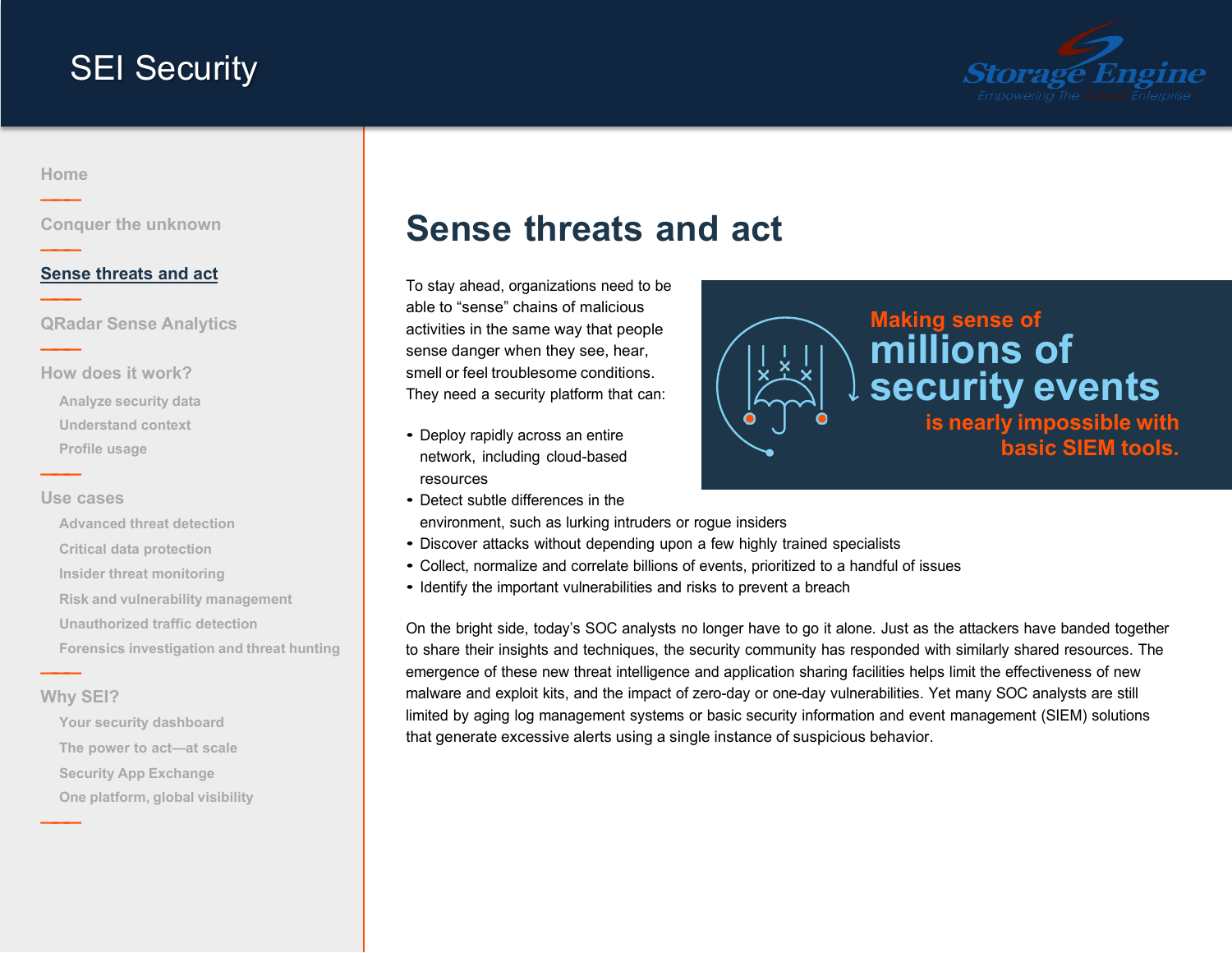

### <span id="page-3-0"></span>**[Home](#page-0-0) ———**

**———**

**———**

**———**

**———**

**[Conquer the unknown](#page-1-0)**

**Sense [threats](#page-2-0) and act**

#### **QRadar Sense Analytics**

**How does it [work?](#page-4-0) Analyze [security](#page-5-0) data [Understand](#page-6-0) context [Profile](#page-7-0) usage**

#### **Use [cases](#page-8-0)**

**[Advanced threat detection](#page-9-0) Critical data [protection](#page-10-0) Insider threat [monitoring](#page-11-0) Risk and vulnerability [management](#page-12-0) [Unauthorized](#page-13-0) traffic detection Forensics [investigation](#page-14-0) and threat hunting**

### **Why [SEI?](#page-15-0)**

**———**

**———**

**[Your security dashboard](#page-16-0) The power to [act—at](#page-17-0) scale Security App [Exchange](#page-18-0) One [platform,](#page-19-0) global visibility**

# **Use analytics to eliminate threats**

The most serious security breaches don't begin with a big bang. Instead, cybercriminals launch "low and slow" attacks that can persist for months. Wouldn't it be great if you could identify subtle and related changes in the environment, and then alert security teams when weird stuff starts to occur?

SEI QRadar® Security Intelligence Platform is the only security solution powered by Sense Analytics™, which can:



- Develop user and asset profiles to baseline legitimate activities
- Detect abnormal behaviors across people (including insiders, partners, customers and guests), networks, applications and data
- Relate current and historical suspicious activities, increasing the accuracy of identified incidents
- Retrieve and replay network activity and investigate packet content in its original form
- Find and prioritize weaknesses before they're exploited

Point products that perform moment-in-time analyses are unreliable; they can't associate new network activity with "risky" users, such as those who are known to have previously visited websites with poor reputations. Sense Analytics helps eliminate threats by matching user behavior with log events, network flows, threat intelligence, vulnerabilities and business context. It enables organizations to focus on their most immediate and dangerous threats by finding clear signals within the noise—and guides them through remediation efforts to minimize any potential damage.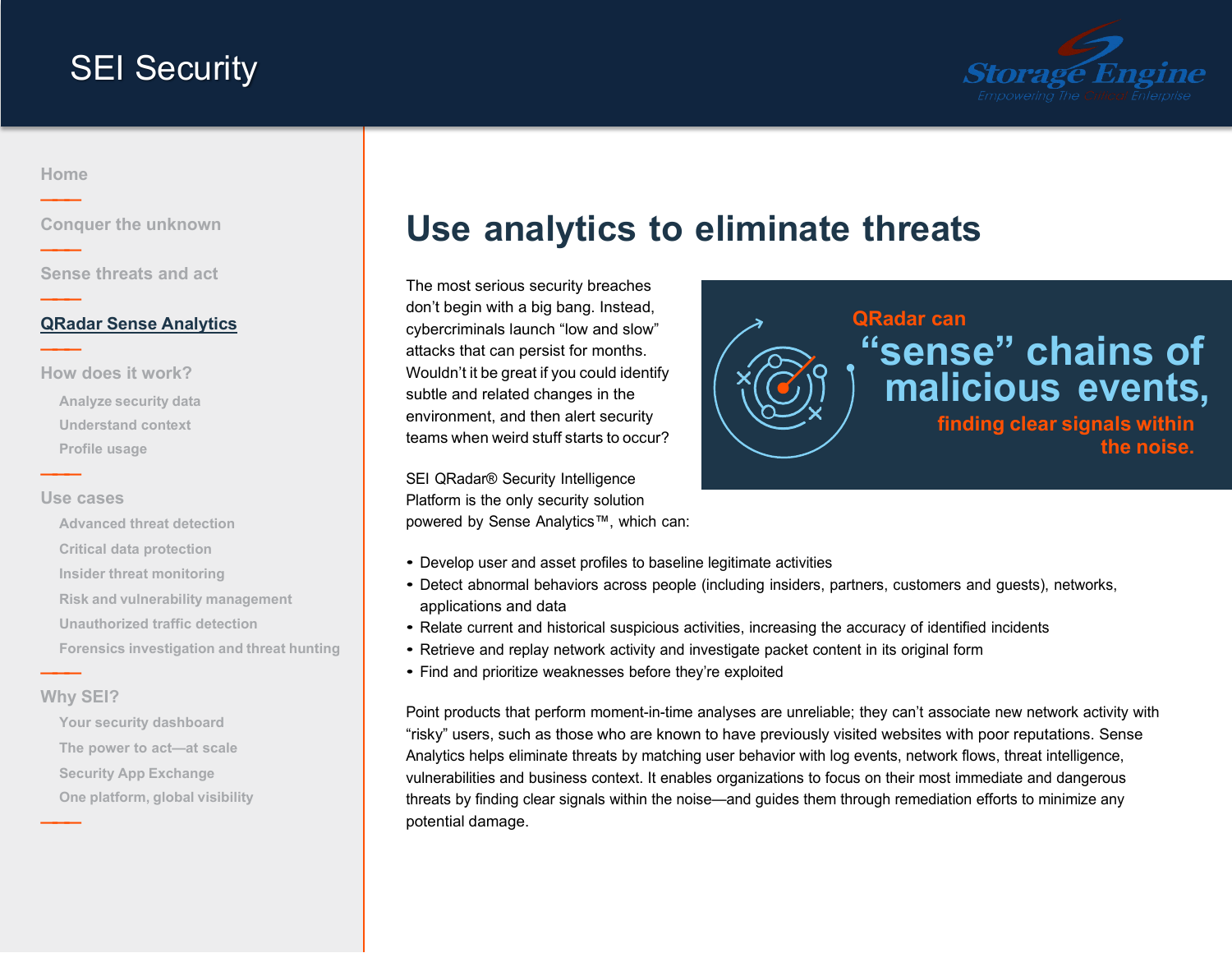

### <span id="page-4-0"></span>**[Home](#page-0-0) ———**

**———**

**———**

**———**

**———**

**[Conquer the unknown](#page-1-0)**

**Sense [threats](#page-2-0) and act**

**QRadar Sense [Analytics](#page-3-0)**

### **How does it work?**

**Analyze [security](#page-5-0) data [Understand](#page-6-0) context [Profile](#page-7-0) usage**

#### **Use [cases](#page-8-0)**

**[Advanced threat detection](#page-9-0) Critical data [protection](#page-10-0) Insider threat [monitoring](#page-11-0) Risk and vulnerability [management](#page-12-0) [Unauthorized](#page-13-0) traffic detection Forensics [investigation](#page-14-0) and threat hunting**

### **Why [SEI?](#page-15-0)**

**———**

**———**

**[Your security dashboard](#page-16-0) The power to [act—at](#page-17-0) scale Security App [Exchange](#page-18-0) One [platform,](#page-19-0) global visibility**

# **How does Sense Analytics work?**

Without data, analytics are useless, and without lots of data, they're simply weak. Some of this data comes from the operation of your network, some of it is stored in applications, some of it is derived from previous analyses, and some of it arrives as a feed from an external source. QRadar collects raw security data from every device, application and user within the network whether on an organization's premises or hosted within a cloud environment.

### **Sense Analytics can:**

- **• Analyze [security](#page-5-0) data**
- **• [Understand](#page-6-0) context**
- **• [Profile](#page-7-0) usage**

Once the data is collected, QRadar appliances perform real-time analyses to search for immediate signs of danger, and then further infuse the results with other stored intelligence about any of the involved network, user or file metadata. QRadar allows security teams to understand how current activities are related to what's occurred in the past, and one key aspect of sensing change is having the right parameters for baseline activity.

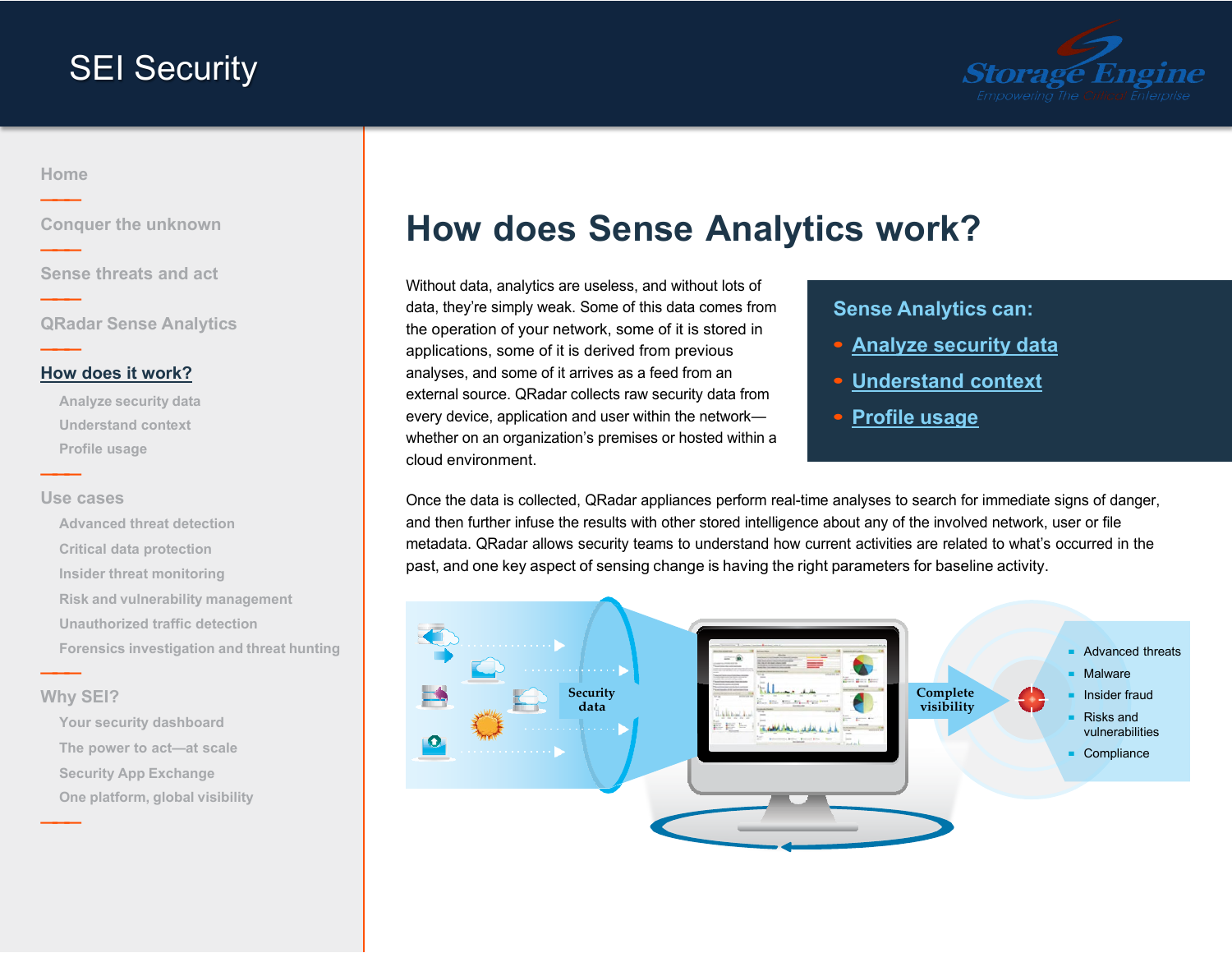

<span id="page-5-0"></span>**[Home](#page-0-0) ———**

**———**

**———**

**———**

**———**

**[Conquer the unknown](#page-1-0)**

**Sense [threats](#page-2-0) and act**

**QRadar Sense [Analytics](#page-3-0)**

**How does it [work?](#page-4-0)**

#### **Analyze security data**

**[Understand](#page-6-0) context [Profile](#page-7-0) usage**

#### **Use [cases](#page-8-0)**

**[Advanced threat detection](#page-9-0) Critical data [protection](#page-10-0) Insider threat [monitoring](#page-11-0) Risk and vulnerability [management](#page-12-0) [Unauthorized](#page-13-0) traffic detection Forensics [investigation](#page-14-0) and threat hunting**

**Why [SEI?](#page-15-0)**

**———**

**———**

**[Your security dashboard](#page-16-0) The power to [act—at](#page-17-0) scale Security App [Exchange](#page-18-0) One [platform,](#page-19-0) global visibility**

# **Analyze security data to sense threats**

Powered by Sense Analytics, QRadar uses advanced, state-based analysis to transform current security data into meaningful insights. Security teams can define multiple types of conditions to help them sense potentially malicious activity, including:

- Behavioral changes to catch deviations from regular patterns
- Anomalies that can uncover new network traffic or traffic that suddenly ceases



**offenses that pose the greatest risk.**

• Threshold violations to find occurrences of an activity that exceeds <sup>a</sup> defined level

A change in the regular behavior of users or identities is often one of the first signs that the network's been breached and, perhaps, someone's credentials have been compromised. Sense Analytics not only compares real-time activity to historical patterns, but it also detects new application usage, new website visits and new file-transfer activities. It can also help rule out false-positive results by pulling data from organizational identity systems, allowing SOC analysts to see a recent reporting or role change for the individual.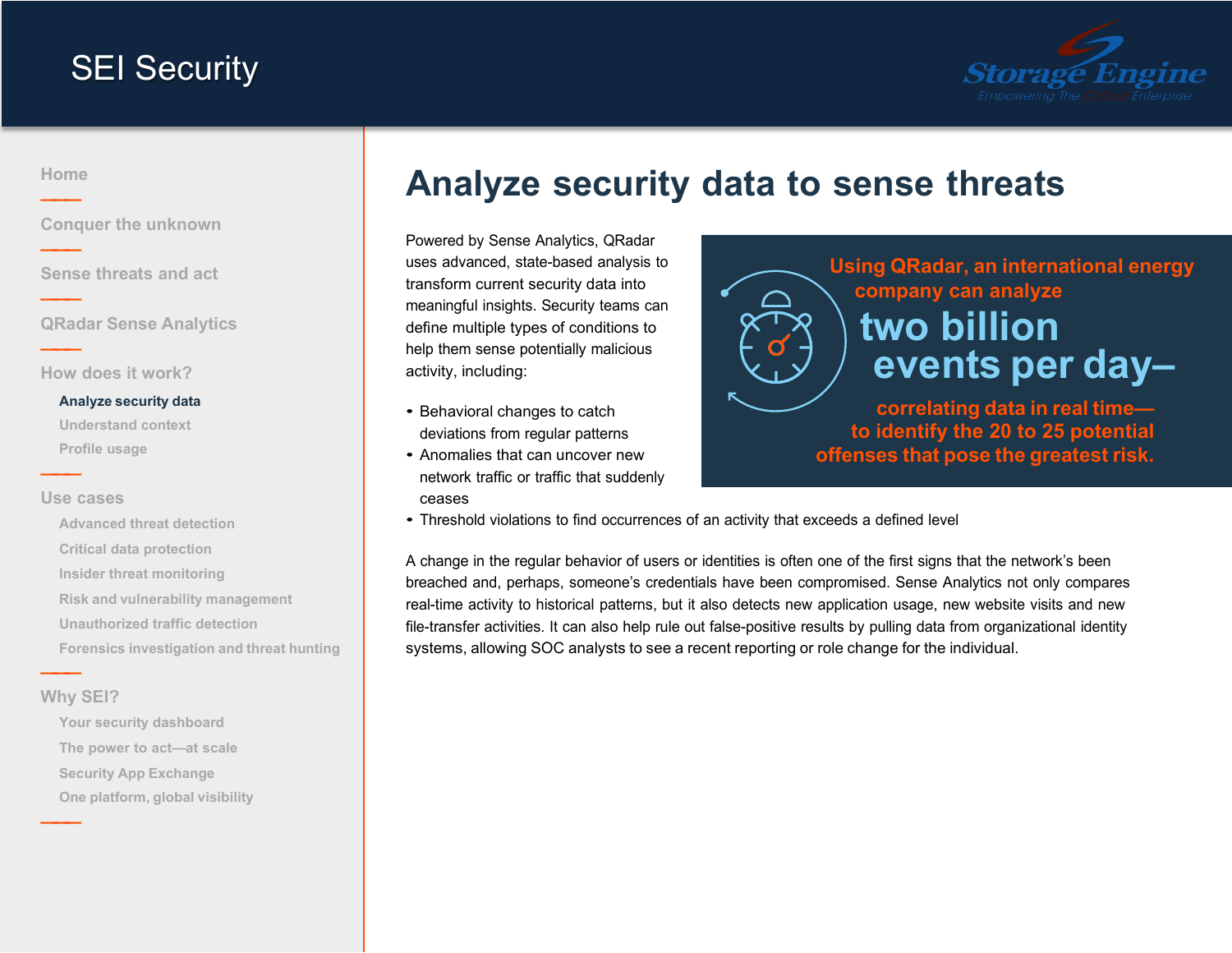

### <span id="page-6-0"></span>**[Home](#page-0-0) ———**

**———**

**———**

**———**

**———**

**[Conquer the unknown](#page-1-0)**

**Sense [threats](#page-2-0) and act**

**QRadar Sense [Analytics](#page-3-0)**

**How does it [work?](#page-4-0)**

**Analyze [security](#page-5-0) data**

#### **Understand context**

**[Profile](#page-7-0) usage**

#### **Use [cases](#page-8-0)**

**[Advanced threat detection](#page-9-0) Critical data [protection](#page-10-0) Insider threat [monitoring](#page-11-0) Risk and vulnerability [management](#page-12-0) [Unauthorized](#page-13-0) traffic detection Forensics [investigation](#page-14-0) and threat hunting**

#### **Why [SEI?](#page-15-0)**

**———**

**———**

**[Your security dashboard](#page-16-0) The power to [act—at](#page-17-0) scale Security App [Exchange](#page-18-0) One [platform,](#page-19-0) global visibility**

# **Understand context by analyzing events to flows to packets**

One powerful and often overlooked source of context can be derived from native network flow data—the data that identifies IP addresses, ports, protocols, and even application or "payload" content crisscrossing the network—all captured through immediate deep-packet inspections or the post-incident recovery of full packets. This enables security teams to:

- Profile "normal" network traffic and get alerts when conditions change
- Find new or compromised hosts communicating with malicious IPs
- Detect new security threats without the use of signatures
- Replay the step-by-step actions of <sup>a</sup> detected intruder or malicious user
- Get visibility into the application layer and detect suspicious content or inappropriate use

Sense Analytics uses network data to provide context for every event, incident or correlated offense. It can detect if a web server stops responding to communications, identify a significant change in the activity level of commonly used services, and generate alerts when new services or protocols appear on the network. This analysis also reveals application types and identifies port and protocol mismatches—which can help expedite investigations.



**in the clear. Thanks to rapid detection, it quickly remediated the risk and avoided potential penalties.**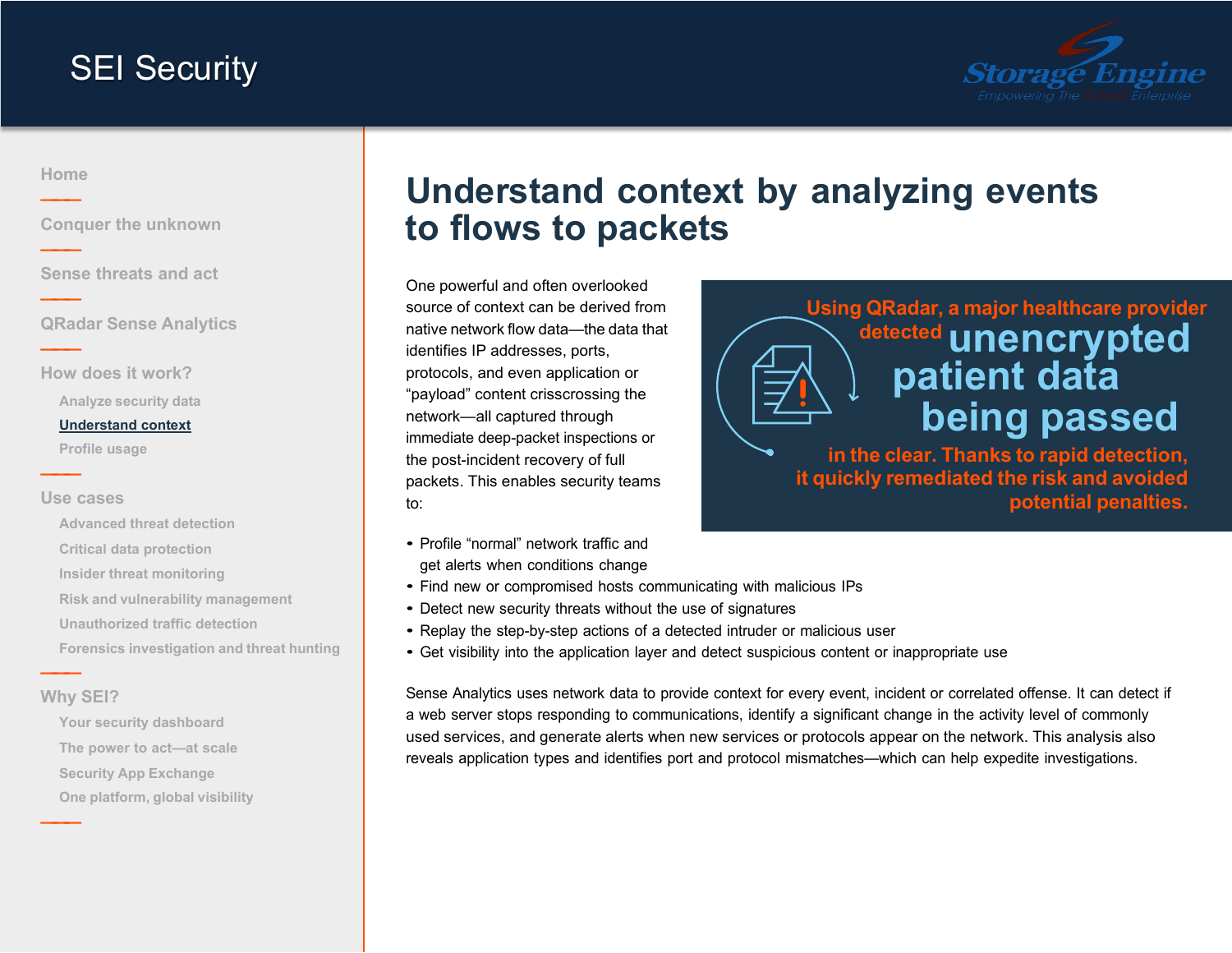

### <span id="page-7-0"></span>**[Home](#page-0-0) ———**

**———**

**———**

**———**

**———**

**[Conquer the unknown](#page-1-0)**

**Sense [threats](#page-2-0) and act**

**QRadar Sense [Analytics](#page-3-0)**

**How does it [work?](#page-4-0) Analyze [security](#page-5-0) data [Understand](#page-6-0) context Profile usage**

#### **Use [cases](#page-8-0)**

**[Advanced threat detection](#page-9-0) Critical data [protection](#page-10-0) Insider threat [monitoring](#page-11-0) Risk and vulnerability [management](#page-12-0) [Unauthorized](#page-13-0) traffic detection Forensics [investigation](#page-14-0) and threat hunting**

### **Why [SEI?](#page-15-0)**

**———**

**———**

**[Your security dashboard](#page-16-0) The power to [act—at](#page-17-0) scale Security App [Exchange](#page-18-0) One [platform,](#page-19-0) global visibility**

# **Profile usage to store insights and help manage risk**

A security solution designed to quickly search through real-time data is going to miss a lot of incidents that require prior knowledge of key applications, the people who use them, their typical performance levels, their associated hosts, and when they experience fast and slow periods of activity. Knowledge of these parameters is crucial for actionable intelligence.

The ability to store knowledge by profiling assets and individuals is a



foundational characteristic of Sense Analytics. QRadar automatically discovers assets and creates asset profiles, using network flow data and vulnerability scans. Profiles define what an asset is, identify how it communicates with other assets, list the permissible applications and outline the presence of any known vulnerabilities. QRadar then uses all of this context to reduce noise and provide highly accurate incidents.

Building knowledge about what network users are doing is equally valuable for attack and breach detection. QRadar can track IP and MAC addresses, email IDs and chat handles, for example, and it can leverage other IBM or third-party identity and access management programs to provide valuable context to incident investigations. It can use all of these associations to qualify the scope of its analytics, and include or exclude individuals or personas associated with suspect activity—happening currently or observed in the recent past.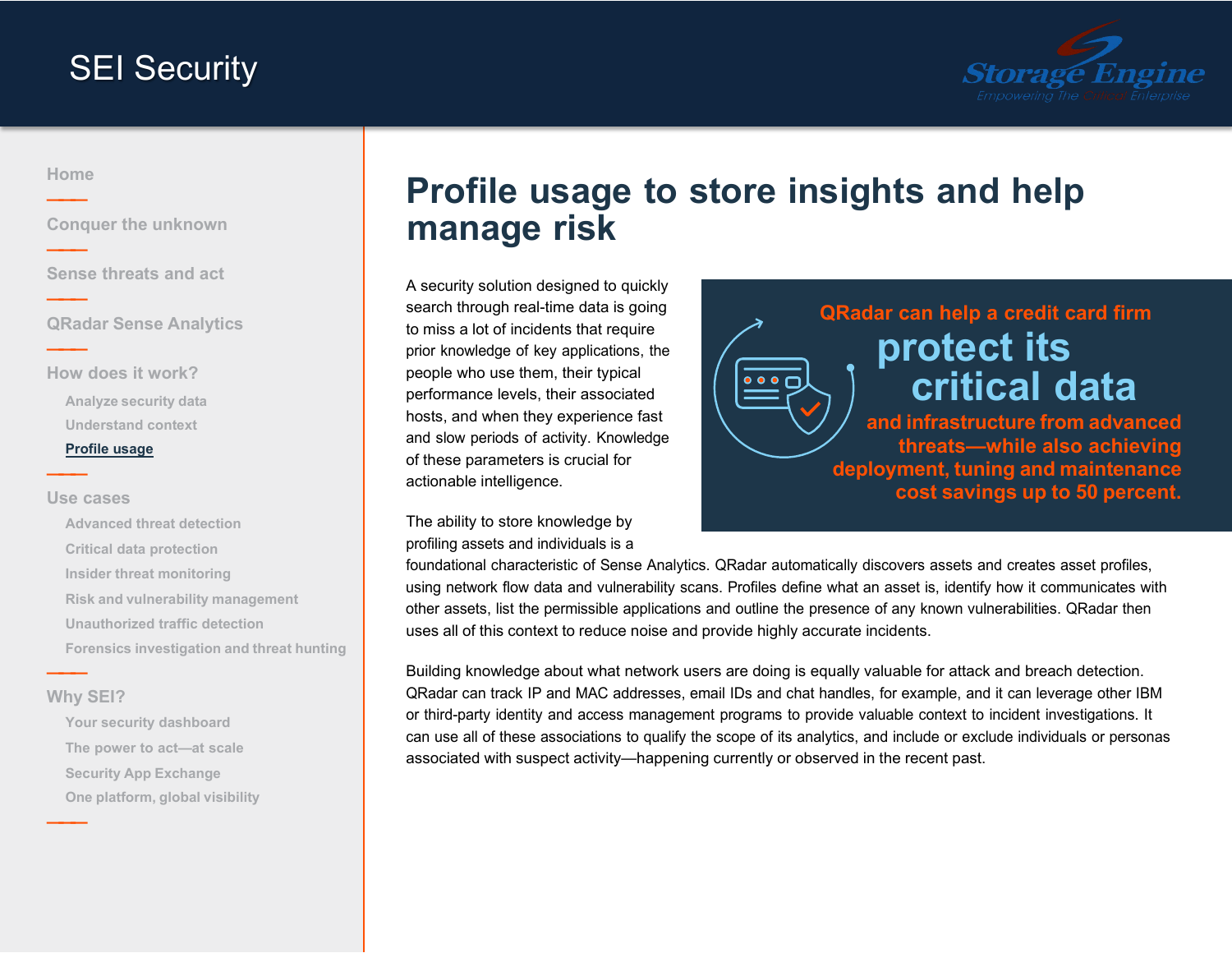

<span id="page-8-0"></span>**[Home](#page-0-0) ———**

**———**

**———**

**———**

**———**

**[Conquer the unknown](#page-1-0)**

**Sense [threats](#page-2-0) and act**

**QRadar Sense [Analytics](#page-3-0)**

**How does it [work?](#page-4-0) Analyze [security](#page-5-0) data [Understand](#page-6-0) context [Profile](#page-7-0) usage**

#### **Use cases**

**[Advanced threat detection](#page-9-0) Critical data [protection](#page-10-0) Insider threat [monitoring](#page-11-0) Risk and vulnerability [management](#page-12-0) [Unauthorized](#page-13-0) traffic detection Forensics [investigation](#page-14-0) and threat hunting**

### **Why [SEI?](#page-15-0)**

**———**

**———**

**[Your security dashboard](#page-16-0) The power to [act—at](#page-17-0) scale Security App [Exchange](#page-18-0) One [platform,](#page-19-0) global visibility**

# **Explore use cases that show the power of Sense Analytics**

In many environments, complacency and lapses in security practices mean that critical assets aren't necessarily as secure as they can—or should—be. Organizations need to limit the downside of an inevitable breach. They need solutions that cover the complete environment without any blind spots.

From the moment it's installed, QRadar begins building actionable security intelligence that can help strengthen an organization's defenses. The use cases in which the solution delivers rapid value include:

- [Advanced](#page-9-0) threat detection
- Critical data [protection](#page-10-0)
- Insider threat [monitoring](#page-11-0)
- Risk and vulnerability [management](#page-12-0)
- [Unauthorized](#page-13-0) traffic detection
- Forensics [investigation](#page-14-0)



**helping security teams identify attackers, their tactics and where the initial breach occurred.**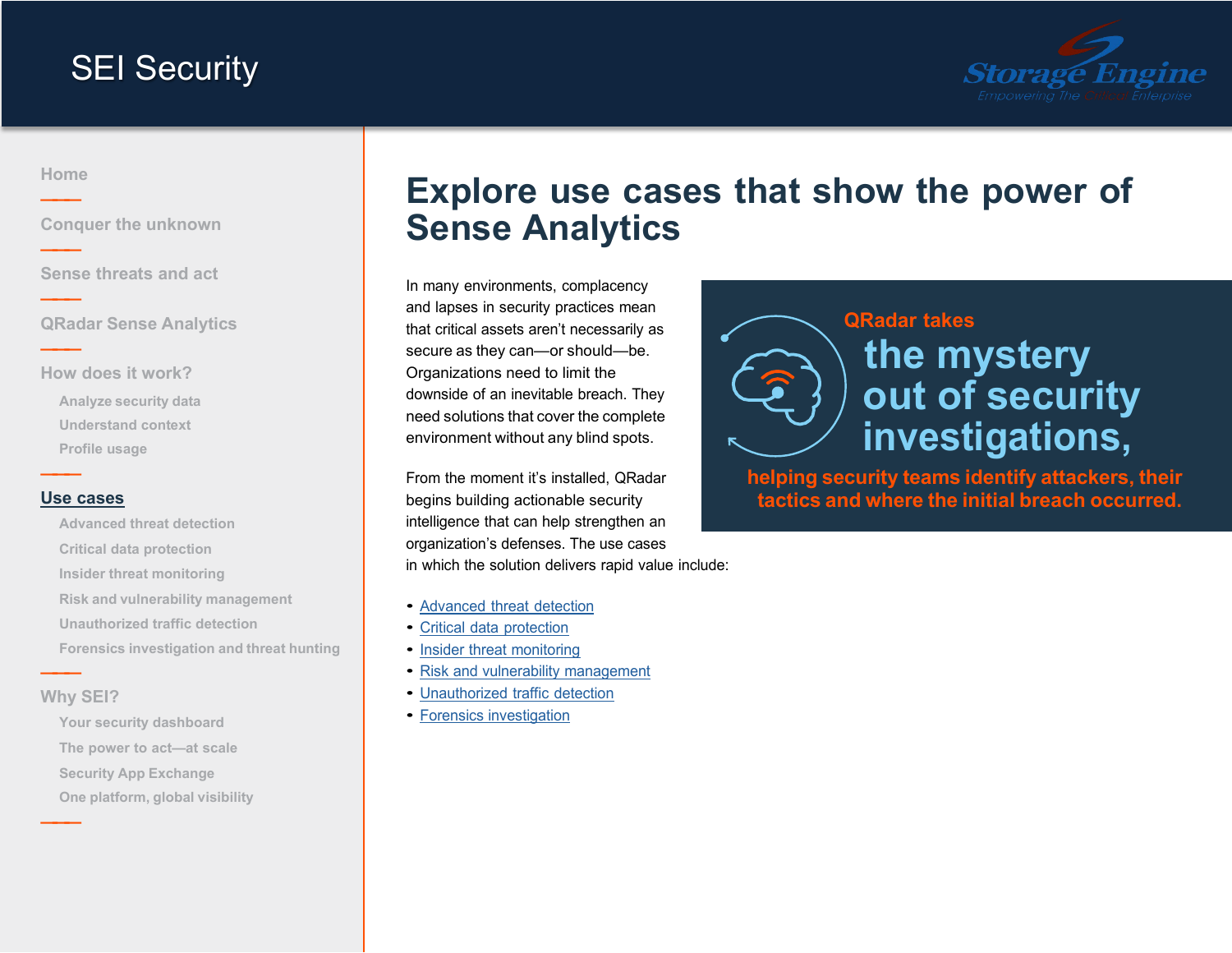

<span id="page-9-0"></span>**[Home](#page-0-0) ———**

**———**

**———**

**———**

**———**

**[Conquer the unknown](#page-1-0)**

**Sense [threats](#page-2-0) and act**

**QRadar Sense [Analytics](#page-3-0)**

**How does it [work?](#page-4-0) Analyze [security](#page-5-0) data [Understand](#page-6-0) context [Profile](#page-7-0) usage**

**Use [cases](#page-8-0)**

#### **Advanced threat detection**

**Critical data [protection](#page-10-0) Insider threat [monitoring](#page-11-0) Risk and vulnerability [management](#page-12-0) [Unauthorized](#page-13-0) traffic detection Forensics [investigation](#page-14-0) and threat hunting**

### **Why [SEI?](#page-15-0)**

**———**

**———**

**[Your security dashboard](#page-16-0) The power to [act—at](#page-17-0) scale Security App [Exchange](#page-18-0) One [platform,](#page-19-0) global visibility**

### **Use cases: Advanced threat detection**

Using real-time analytics, security teams can detect if a host visits a potentially malicious domain, but an alert might not be required for just a visit. However, if that same host starts demonstrating beaconing behavior—detected by using historical long-term analysis—and it also starts transferring abnormally high data volumes deviating from behavioral baselines, the combination of all three conditions enables QRadar to produce a single, heightened alert.

QRadar can also sense a sudden change in network traffic, such as the appearance of a new application on a host or the termination of a typical service, capturing it as an anomalistic condition. Anomalies are not easily spotted by security teams as they search through system logs—unlike malware signatures or other defined attacks against known vulnerabilities. By definition, an anomaly is an oddity, and is only discoverable by a security solution that monitors and profiles the actions of all users and entities.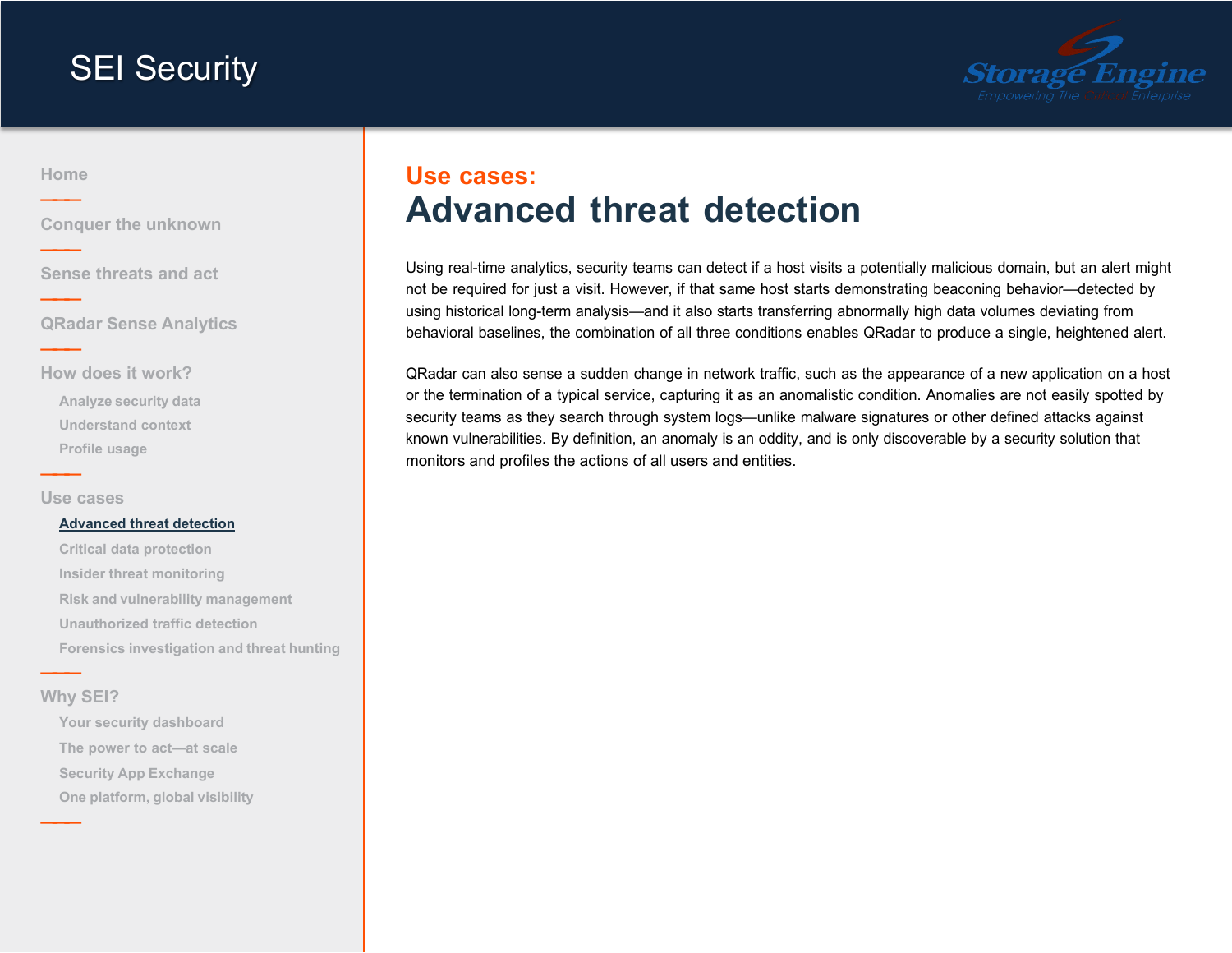

### <span id="page-10-0"></span>**[Home](#page-0-0) ———**

**———**

**———**

**———**

**———**

**[Conquer the unknown](#page-1-0)**

**Sense [threats](#page-2-0) and act**

**QRadar Sense [Analytics](#page-3-0)**

**How does it [work?](#page-4-0) Analyze [security](#page-5-0) data**

**[Understand](#page-6-0) context [Profile](#page-7-0) usage**

#### **Use [cases](#page-8-0)**

**[Advanced threat detection](#page-9-0)**

#### **Critical data protection**

**Insider threat [monitoring](#page-11-0) Risk and vulnerability [management](#page-12-0) [Unauthorized](#page-13-0) traffic detection Forensics [investigation](#page-14-0) and threat hunting**

### **Why [SEI?](#page-15-0)**

**———**

**———**

**[Your security dashboard](#page-16-0) The power to [act—at](#page-17-0) scale Security App [Exchange](#page-18-0) One [platform,](#page-19-0) global visibility**

### **Use cases: Critical data protection**

Overnight, a new application begins operating on a network host. This activity might be the result of a new business requirement or someone simply installing a chat application. But if that host has access to critical data, and also has a known vulnerability associated with it, QRadar can create a high-priority alert to prompt security teams to investigate the incident.

QRadar quickly detects when event traffic exceeds a specific activity level and generates an alert. The threshold or limit can be based on any data that is collected in QRadar, such as network device configurations, servers, network traffic telemetry, applications, and end users and their activities. And like a behavioral change or anomaly, QRadar can enrich the alert with the context of user identities, ports and protocols in use, IP reputations and reported threat activities to provide security teams with a deeper perspective about the incident.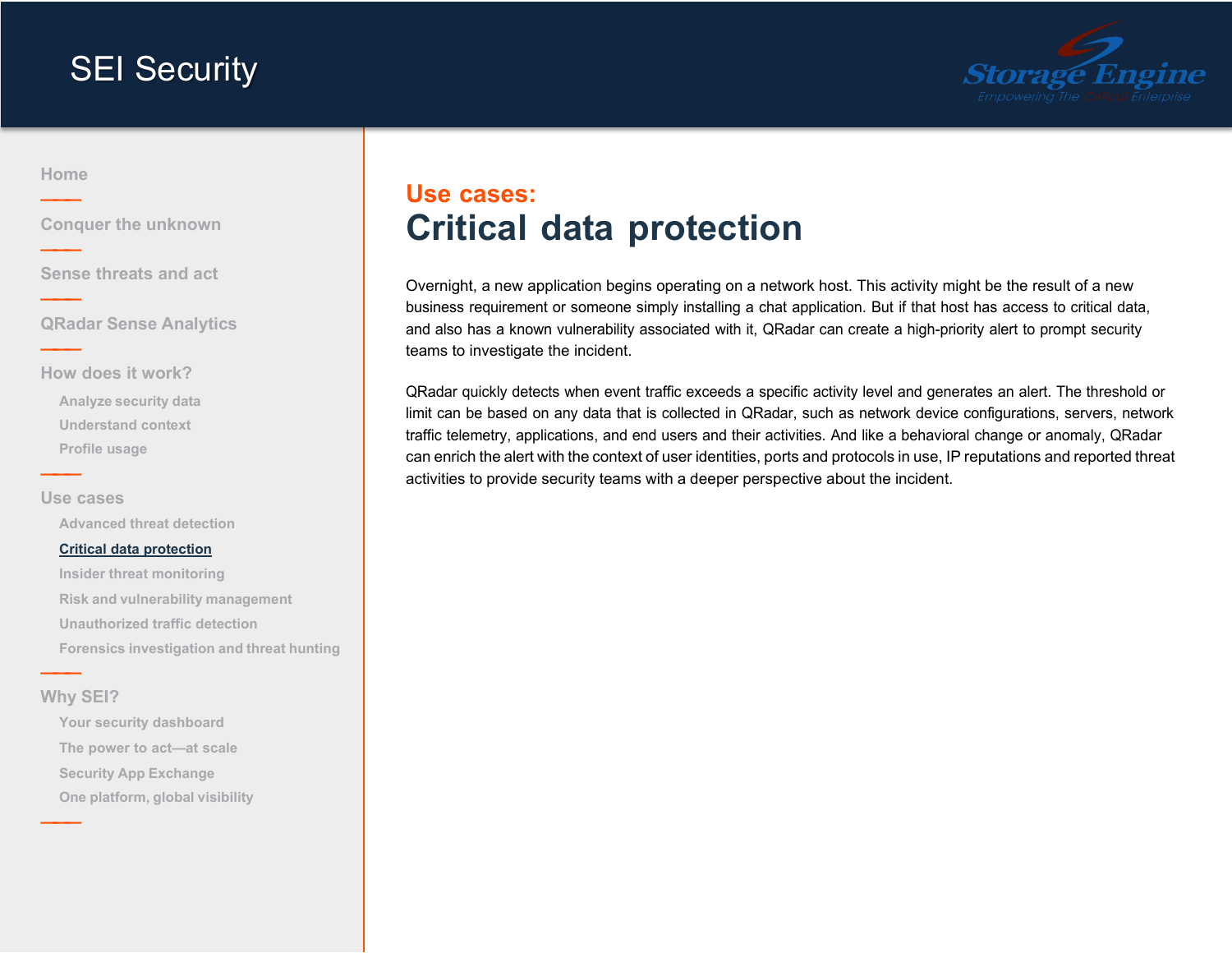

### <span id="page-11-0"></span>**[Home](#page-0-0) ———**

**———**

**———**

**———**

**———**

**[Conquer the unknown](#page-1-0)**

**Sense [threats](#page-2-0) and act**

**QRadar Sense [Analytics](#page-3-0)**

**How does it [work?](#page-4-0)**

**Analyze [security](#page-5-0) data [Understand](#page-6-0) context [Profile](#page-7-0) usage**

#### **Use [cases](#page-8-0)**

**[Advanced threat detection](#page-9-0) Critical data [protection](#page-10-0)**

#### **Insider threat monitoring**

**Risk and vulnerability [management](#page-12-0) [Unauthorized](#page-13-0) traffic detection Forensics [investigation](#page-14-0) and threat hunting**

### **Why [SEI?](#page-15-0)**

**———**

**———**

**[Your security dashboard](#page-16-0) The power to [act—at](#page-17-0) scale Security App [Exchange](#page-18-0) One [platform,](#page-19-0) global visibility**

### **Use cases: Insider threat monitoring**

A customer service representative suddenly begins downloading twice the normal amount of data from a client information system, which might be part of some new sales analysis activity. But if QRadar knows that representative recently visited a potentially suspicious website, and is now seeing small amounts of data being sent to a competitor's site, the security staff can be informed before a large amount of information is leaked.

By profiling entities and individuals, QRadar stands out from other security products. The combination of a comprehensive set of data, business context and threat intelligence—coupled with the ability to detect deviations from normal behavior as well as recognize what behavior is not allowed or is inappropriate—provides for an extremely powerful incident detection capability.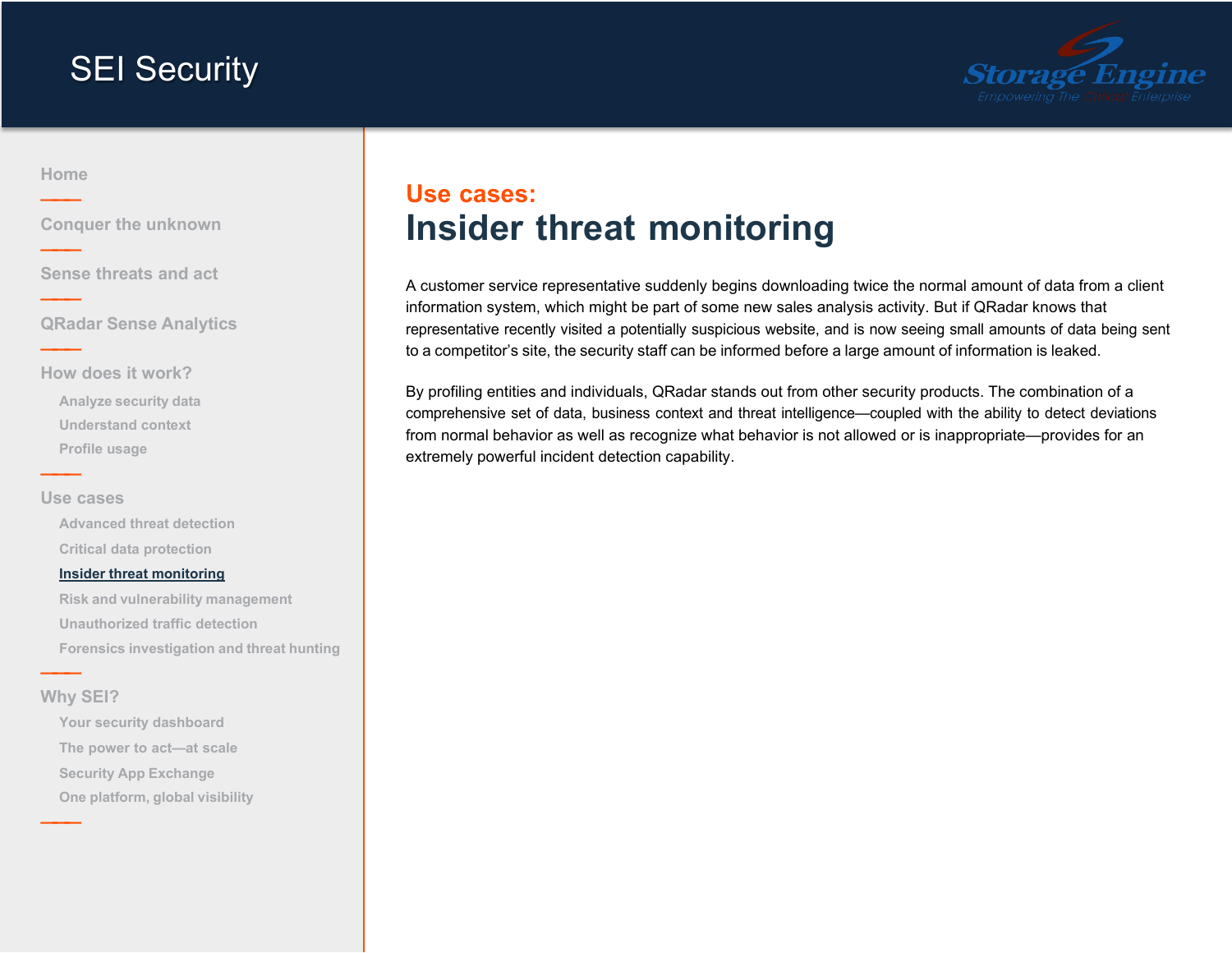

<span id="page-12-0"></span>**[Home](#page-0-0) ———**

**———**

**———**

**———**

**———**

**[Conquer the unknown](#page-1-0)**

**Sense [threats](#page-2-0) and act**

**QRadar Sense [Analytics](#page-3-0)**

**How does it [work?](#page-4-0) Analyze [security](#page-5-0) data [Understand](#page-6-0) context [Profile](#page-7-0) usage**

#### **Use [cases](#page-8-0)**

**[Advanced threat detection](#page-9-0) Critical data [protection](#page-10-0) Insider threat [monitoring](#page-11-0)**

#### **Risk and vulnerability management**

**[Unauthorized](#page-13-0) traffic detection Forensics [investigation](#page-14-0) and threat hunting**

### **Why [SEI?](#page-15-0)**

**———**

**———**

**[Your security dashboard](#page-16-0) The power to [act—at](#page-17-0) scale Security App [Exchange](#page-18-0) One [platform,](#page-19-0) global visibility**

### **Use cases: Risk and vulnerability management**

When a new entity appears on the network, QRadar automatically senses its existence through passive profiling of logs and flow data. With its seamlessly integrated vulnerability scanner, QRadar can trigger a scan of this new entity to discover if it has any urgent or high-risk vulnerabilities that are exposed to potential threat sources.

For example, when a new server is added to the network, QRadar can detect if it is missing critical patches or has default administrative credentials. QRadar can then notify the appropriate team to remediate and/or schedule a patch, and then escalate the issue if that task hasn't been performed in a timely manner.

What's more, new vulnerability disclosures are automatically correlated with existing data without needing a rescan, which helps improve the speed and accuracy of detection. The resulting operational savings also allows security analysts to spend more time focused on proactive tactics, such as risk analysis and vulnerability patching activities.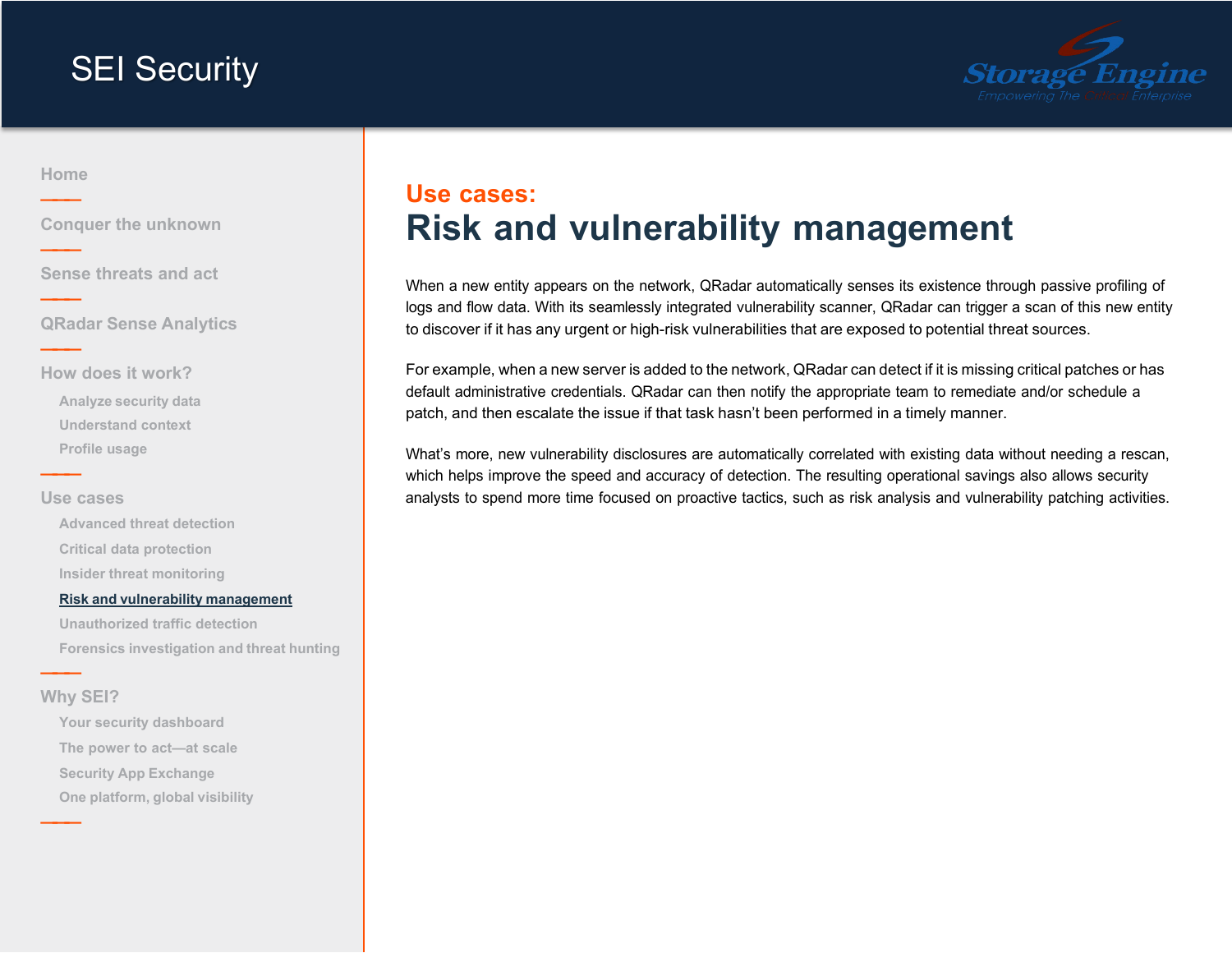

### <span id="page-13-0"></span>**[Home](#page-0-0) ———**

**———**

**———**

**———**

**———**

**[Conquer the unknown](#page-1-0)**

**Sense [threats](#page-2-0) and act**

**QRadar Sense [Analytics](#page-3-0)**

**How does it [work?](#page-4-0) Analyze [security](#page-5-0) data [Understand](#page-6-0) context [Profile](#page-7-0) usage**

#### **Use [cases](#page-8-0)**

**[Advanced threat detection](#page-9-0) Critical data [protection](#page-10-0) Insider threat [monitoring](#page-11-0) Risk and vulnerability [management](#page-12-0)**

#### **Unauthorized traffic detection**

**Forensics [investigation](#page-14-0) and threat hunting**

#### **Why [SEI?](#page-15-0)**

**———**

**———**

**[Your security dashboard](#page-16-0) The power to [act—at](#page-17-0) scale Security App [Exchange](#page-18-0) One [platform,](#page-19-0) global visibility**

### **Use cases: Unauthorized traffic detection**

With most organizations now supporting bring-your-own-device (BYOD) endpoints, security teams are seeing more network traffic associated with social media applications. Users often access their corporate email systems and stay connected with friends through Facebook, LinkedIn, Twitter and other services—all with the same device. QRadar collects and analyzes this data, and notices when, for example, Internet chat sessions start connecting through port 80, the port normally reserved for HTTP traffic. Further connections with known botnet servers quickly verify the injection of malware and prompt the security team to take action.

QRadar collects and analyzes data from mobile and BYOD devices both from the network layer and from endpoint management systems. It can detect potential threats—such as a jailbroken device, suspicious applications installed on a device, or potentially malicious Internet communications—and then trigger quarantining of the device and/or escalation to the appropriate security team for action.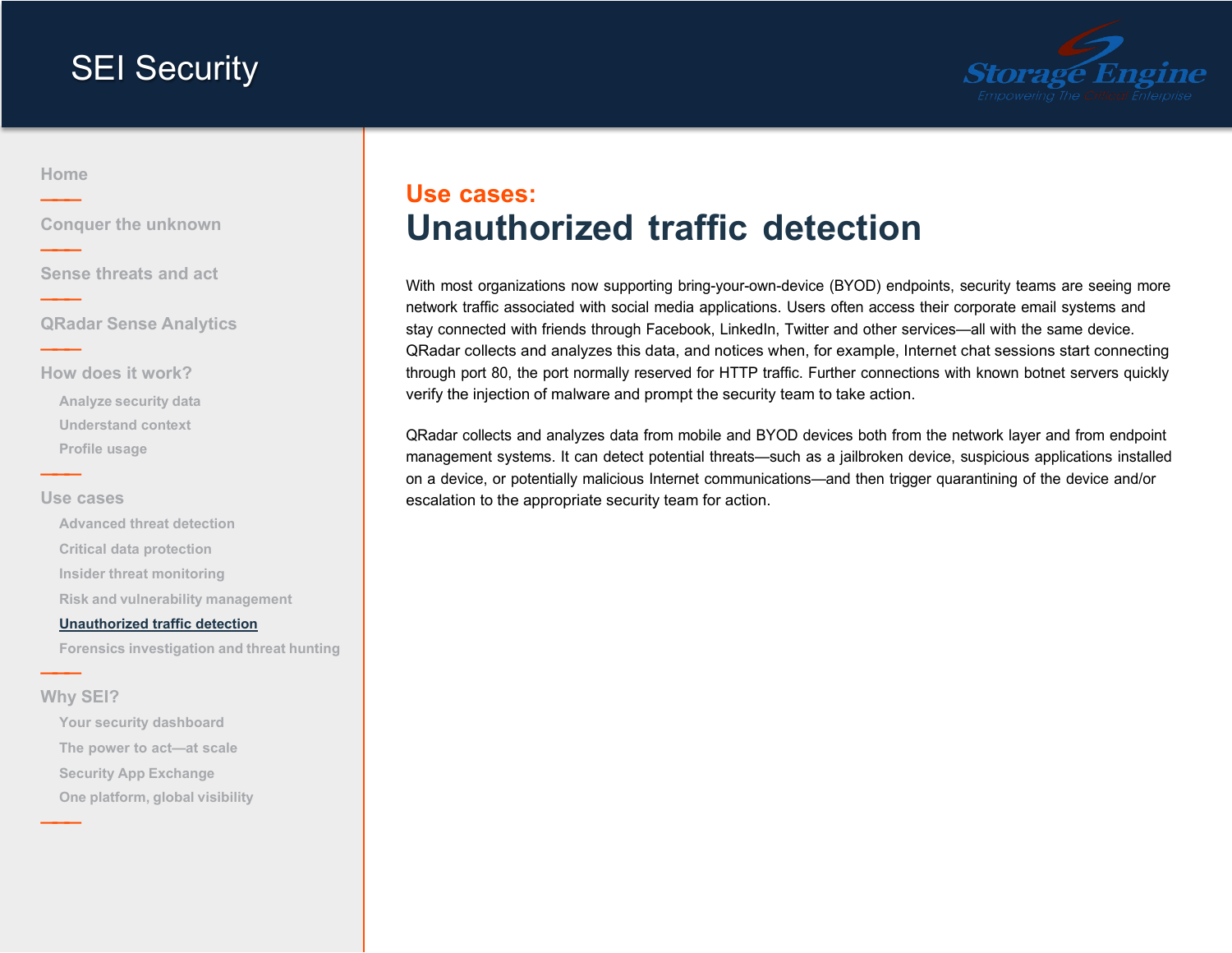

<span id="page-14-0"></span>**[Home](#page-0-0) ———**

**———**

**———**

**———**

**———**

**[Conquer the unknown](#page-1-0)**

**Sense [threats](#page-2-0) and act**

**QRadar Sense [Analytics](#page-3-0)**

**How does it [work?](#page-4-0) Analyze [security](#page-5-0) data [Understand](#page-6-0) context [Profile](#page-7-0) usage**

#### **Use [cases](#page-8-0)**

**[Advanced threat detection](#page-9-0) Critical data [protection](#page-10-0) Insider threat [monitoring](#page-11-0) Risk and vulnerability [management](#page-12-0) [Unauthorized](#page-13-0) traffic detection Forensics investigation and threat hunting**

### **Why [SEI?](#page-15-0)**

**———**

**———**

**[Your security dashboard](#page-16-0) The power to [act—at](#page-17-0) scale [SEI Security](#page-18-0) App Exchange One [platform,](#page-19-0) global visibility**

### **Use cases: Forensics investigation and threat hunting**

During the investigation of an offense, a security analyst discovers that one or more employees have succumbed to a phishing scam and the attacker has latched on and expanded to an internal server host. The pattern matches one identified by X-Force and is known to inject remote-access Trojan (RAT) software, which is difficult to detect.

With a few mouse clicks, QRadar recovers all network packets associated with the incident and reconstructs the step-by-step movements—showing the security analyst with crystal-clear clarity exactly where and when the RAT software was installed. The forensics workflow enables the analyst to quickly and easily build a rich profile of the malicious software and piece together the infection paths through link analysis to identify "patient zero" and any other infected parties. As a result, the security team can quickly remediate the damage and help minimize recurrences.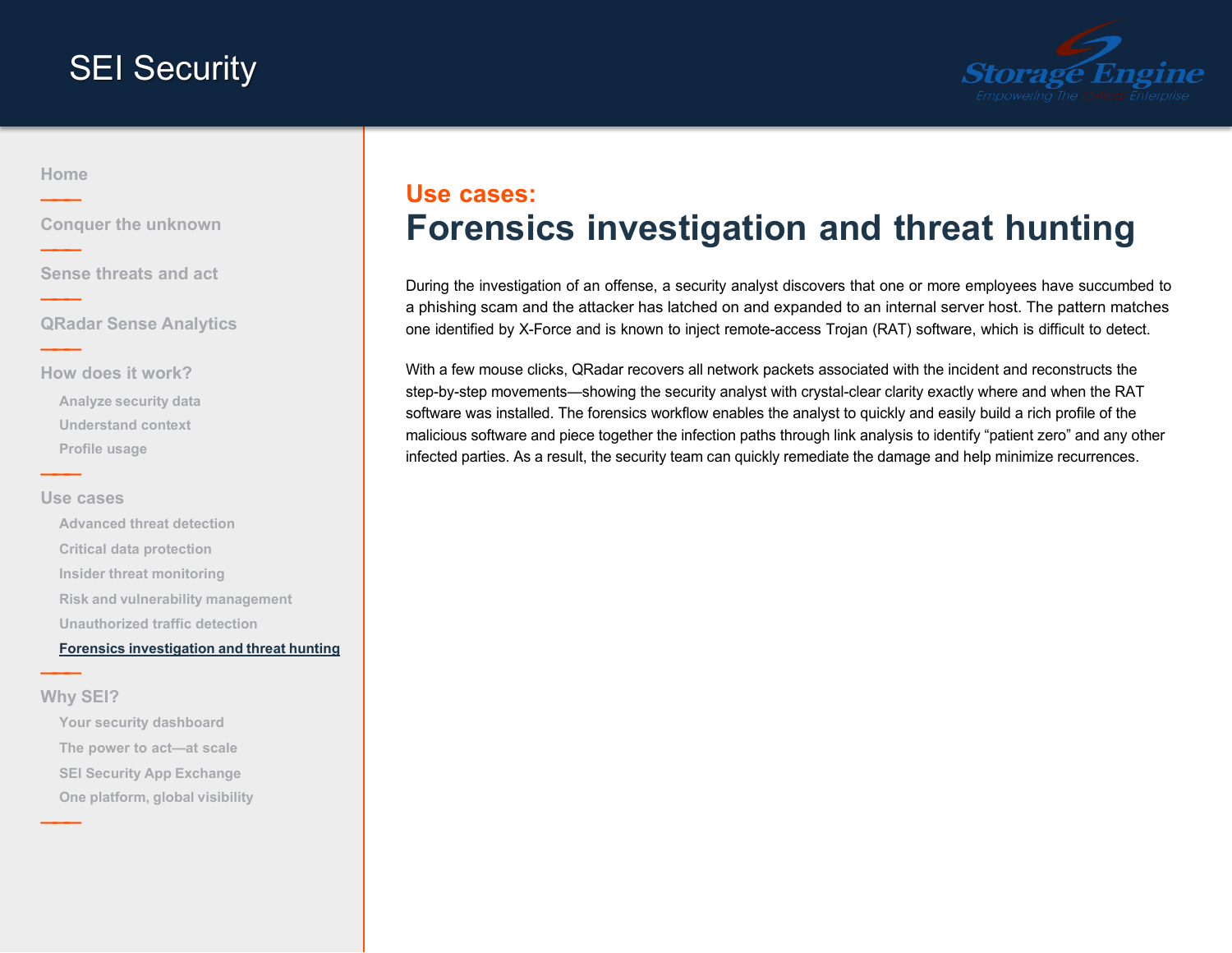

<span id="page-15-0"></span>**[Home](#page-0-0) ———**

**———**

**———**

**———**

**———**

**[Conquer the unknown](#page-1-0)**

**Sense [threats](#page-2-0) and act**

**QRadar Sense [Analytics](#page-3-0)**

**How does it [work?](#page-4-0) Analyze [security](#page-5-0) data [Understand](#page-6-0) context [Profile](#page-7-0) usage**

#### **Use [cases](#page-8-0)**

**[Advanced threat detection](#page-9-0) Critical data [protection](#page-10-0) Insider threat [monitoring](#page-11-0) Risk and vulnerability [management](#page-12-0) [Unauthorized](#page-13-0) traffic detection Forensics [investigation](#page-14-0) and threat hunting**

### **Why SEI?**

**———**

**———**

**[Your security dashboard](#page-16-0) The power to [act—at](#page-17-0) scale Security App [Exchange](#page-18-0) One [platform,](#page-19-0) global visibility**

# **SEI delivers actionable intelligence for anactive offense and stronger defense**

Information security is a boardroom priority, but many organizations still depend upon dozens of point products for moment-in-time insights. Highly trained personnel are using search engines to comb through mountains of data, but more and more often, attackers evade detection by switching IPs, protocols, ports and applications to latch on, expand and gather valuable data after a successful breach.



SEI QRadar is different. It deploys rapidly regardless of a network's scale and begins delivering results in mere hours. Its cognitive-like capabilities and stored intelligence can associate related attacks emanating from the same source or corresponding to the same targeted data. QRadar delivers these actionable insights to meet both current and future needs—from advanced threat detection to insider threat monitoring, fraud detection, risk and vulnerability management, forensics investigations, and compliance reporting.

Key reasons why security leaders choose QRadar include:

- An [easy-to-use](#page-16-0) security dashboard that highlights the most important threats and supports fast, effective investigation and remediation workflow
- [Near-limitless](#page-17-0) scalability, backed by X-Force threat intelligence and the collaborative power of X-Force **Exchange**
- The Security App [Exchange,](#page-18-0) featuring IBM and partner-developed applications (apps) that extend the capabilities of QRadar without added complexity
- The single, [integrated](#page-19-0) platform with global visibility, providing insights about network, application and user activity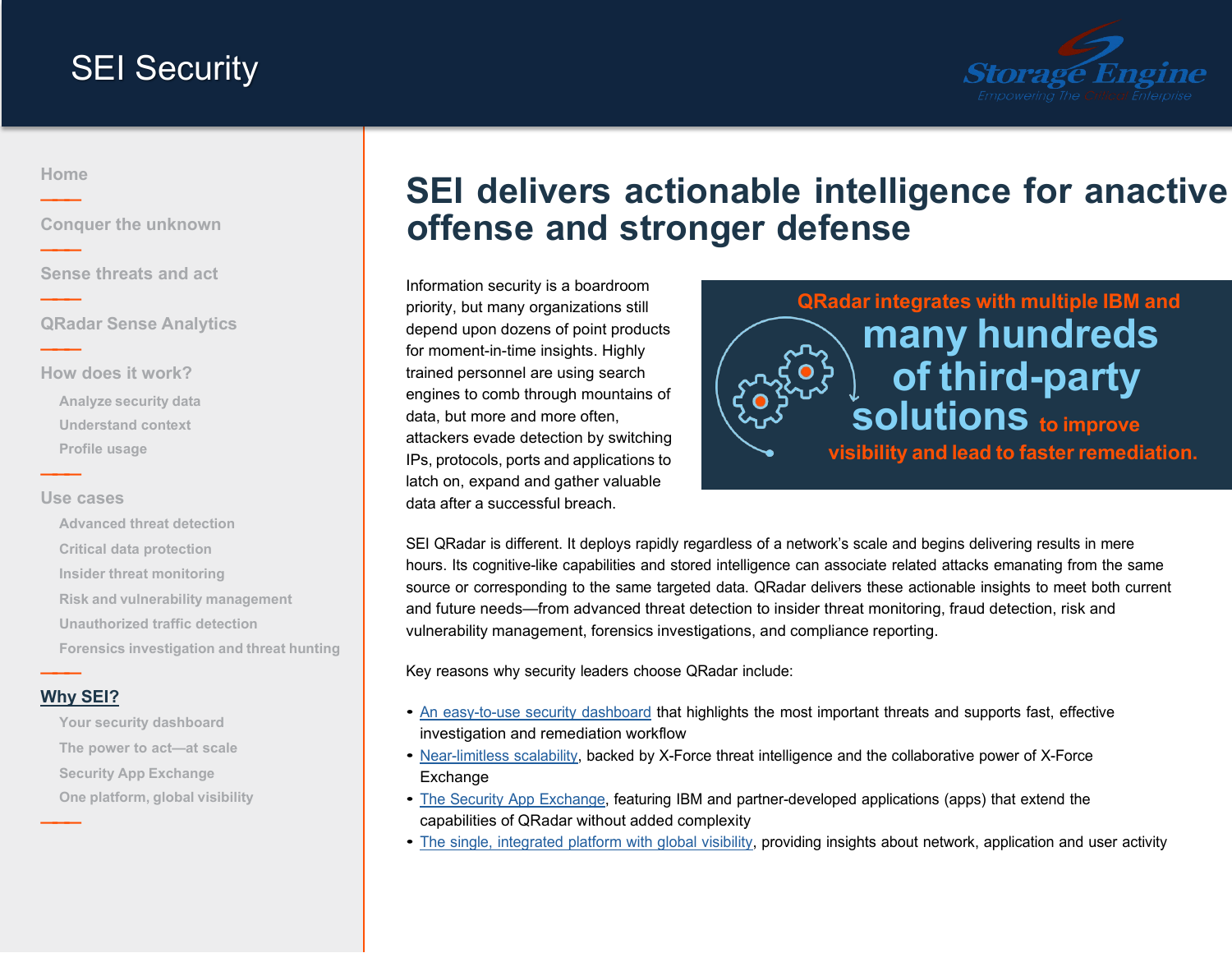

### <span id="page-16-0"></span>**[Home](#page-0-0) ———**

**———**

**———**

**———**

**———**

**[Conquer the unknown](#page-1-0)**

**Sense [threats](#page-2-0) and act**

**QRadar Sense [Analytics](#page-3-0)**

**How does it [work?](#page-4-0) Analyze [security](#page-5-0) data [Understand](#page-6-0) context [Profile](#page-7-0) usage**

#### **Use [cases](#page-8-0)**

**[Advanced threat detection](#page-9-0) Critical data [protection](#page-10-0) Insider threat [monitoring](#page-11-0) Risk and vulnerability [management](#page-12-0) [Unauthorized](#page-13-0) traffic detection Forensics [investigation](#page-14-0) and threat hunting**

**Why [SEI?](#page-15-0)**

**———**

**———**

#### **Your security dashboard**

**The power to [act—at](#page-17-0) scale Security App [Exchange](#page-18-0) One [platform,](#page-19-0) global visibility**

# **Bring the most important threats to life**

Once the threat, attack or breach is detected, then it's time to take action. QRadar empowers security teams with a web-based user interface that has a common look and feel across the entire platform. Switching between monitoring log activity, watching network activity, reviewing highly correlated offenses, running risk and vulnerability analyses, or performing forensics analysis is as easy as clicking on a tab to display an



**Many of the world's largest companies rely on QRadar to help keep them out of the news.**

information-rich dashboard screen. Each dashboard has extensive security intelligence information, organized into highly visual displays of recent activity that's easily investigated with just a few mouse clicks.

Spend a few minutes looking at the spikes or drilling down into the details underlying a reported offense. Security teams can quickly understand the nature of the highlighted problem; any vulnerabilities exploited; the injection of any botnet, RAT or other malware programs; and the extent of any lost data. Now it's time to act before any real damage is done.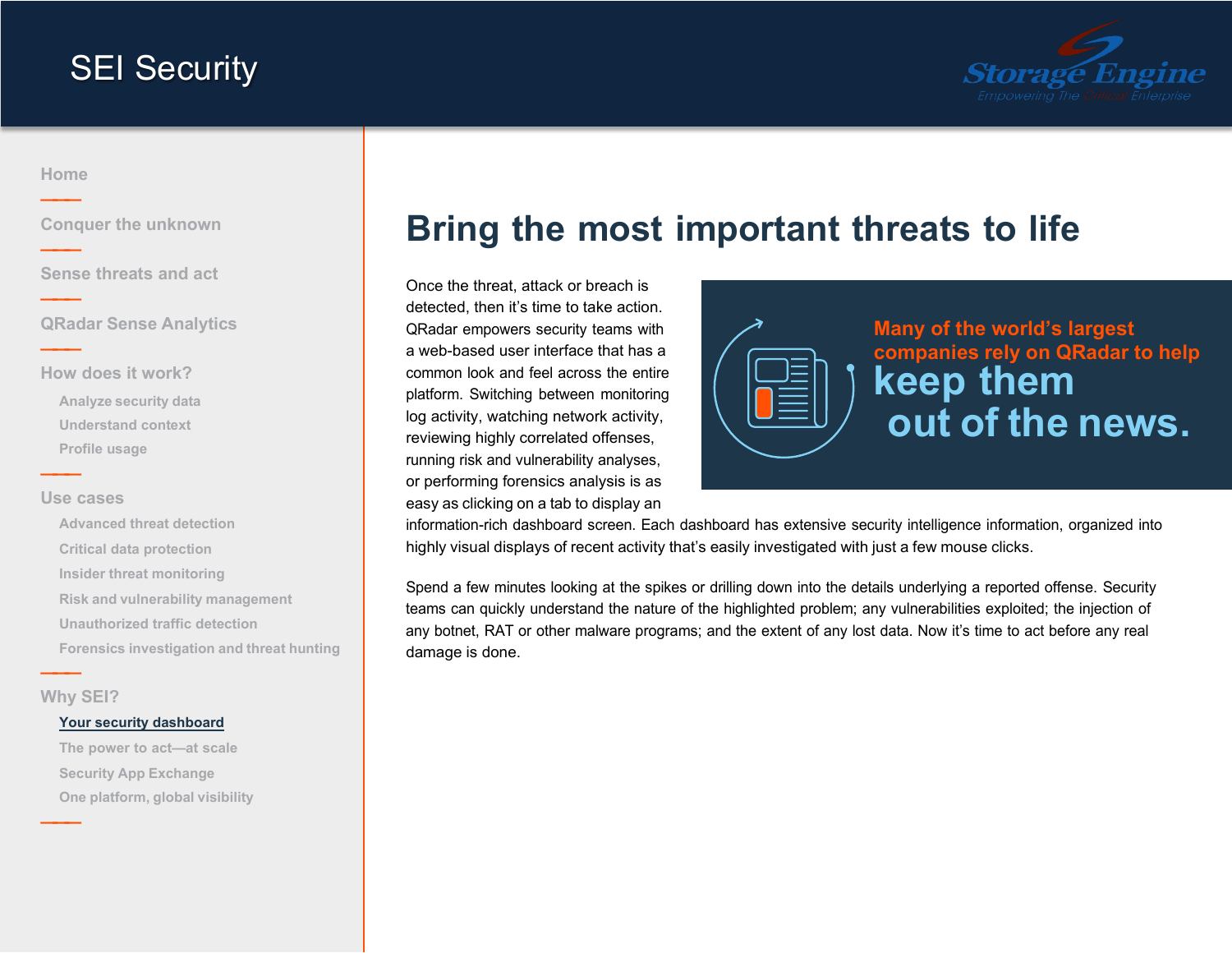

### <span id="page-17-0"></span>**[Home](#page-0-0) ———**

**———**

**———**

**———**

**———**

**———**

**———**

**[Conquer the unknown](#page-1-0)**

**Sense [threats](#page-2-0) and act**

**QRadar Sense [Analytics](#page-3-0)**

**How does it [work?](#page-4-0) Analyze [security](#page-5-0) data [Understand](#page-6-0) context [Profile](#page-7-0) usage**

#### **Use [cases](#page-8-0)**

**[Advanced threat detection](#page-9-0) Critical data [protection](#page-10-0) Insider threat [monitoring](#page-11-0) Risk and vulnerability [management](#page-12-0) [Unauthorized](#page-13-0) traffic detection Forensics [investigation](#page-14-0) and threat hunting**

**Why [SEI?](#page-15-0)**

**[Your security dashboard](#page-16-0)**

#### **The power to act—at scale**

**Security App [Exchange](#page-18-0) One [platform,](#page-19-0) global visibility**

# **Gain the power to act—at scale**

Using the greater QRadar platform, security teams can clearly understand both what has happened and what's at stake if they don't act—quickly. Key capabilities such as threat monitoring, risk and vulnerability management, and compliance reporting are typically a click away, and can pass relevant data to each other. Plus, QRadar includes tight integration with X-Force threat intelligence for hourly updates on global attack techniques and malware strains.



In the event of a breach, QRadar integrated forensics technology provides SOC analysts with packet data for an associated offense, detailing the step-by-step actions of intruders with exact clarity. Defeating some threats simply requires blocking communications with an external IP address, but others require the mobilization of emergency response teams to isolate and reconfigure hosts, disable malware and patch vulnerabilities. But what if your team doesn't know exactly what to do? It's time to ask for help, collaborate with peers, seek a solution or even hire a professional services team.

The QRadar open framework—as well as the Security App [Exchange—](https://exchange.xforce.ibmcloud.com/hub)helps facilitate tighter integrations with SEI and third-party solutions. For example, one of the apps on the site passes QRadar offense data to Resilient Systems' Incident Response Platform for immediate action. Another app provides a similar data sharing capability with the Carbon Black Enterprise Response endpoint management solution.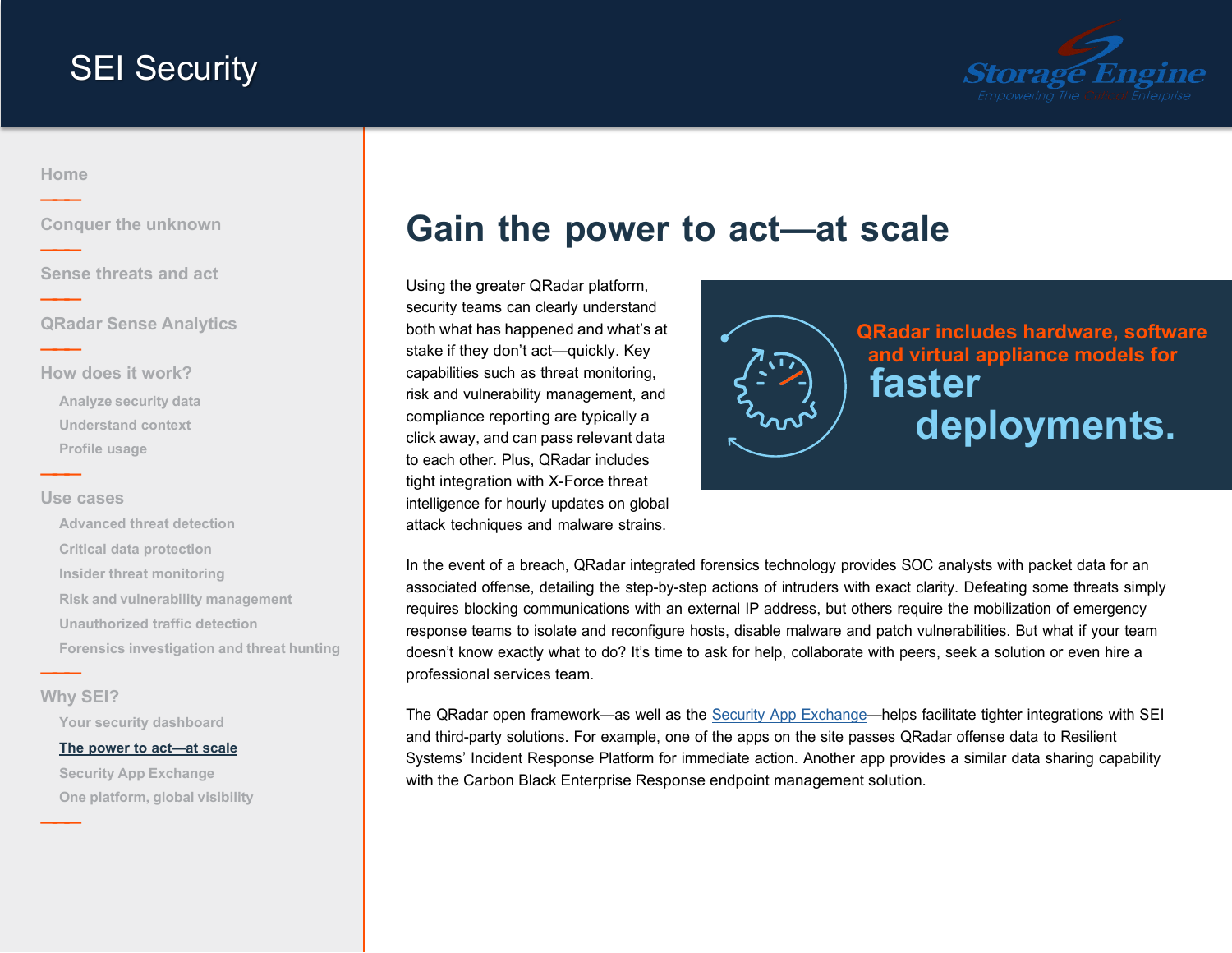

### <span id="page-18-0"></span>**[Home](#page-0-0) ———**

**———**

**———**

**———**

**———**

**[Conquer the unknown](#page-1-0)**

**Sense [threats](#page-2-0) and act**

**QRadar Sense [Analytics](#page-3-0)**

**How does it [work?](#page-4-0) Analyze [security](#page-5-0) data [Understand](#page-6-0) context [Profile](#page-7-0) usage**

#### **Use [cases](#page-8-0)**

**[Advanced threat detection](#page-9-0) Critical data [protection](#page-10-0) Insider threat [monitoring](#page-11-0) Risk and vulnerability [management](#page-12-0) [Unauthorized](#page-13-0) traffic detection Forensics [investigation](#page-14-0) and threat hunting**

**Why [SEI?](#page-15-0)**

**———**

**———**

**[Your security dashboard](#page-16-0) The power to [act—at](#page-17-0) scale**

#### **Security App Exchange**

**One [platform,](#page-19-0) global visibility**

# **Expand capabilities with the Security App Exchange**

The [IBM Security App Exchange](https://exchange.xforce.ibmcloud.com/hub) expands the flexibility of QRadar exponentially. This premier collaboration site allows customers, developers and business partners to share apps, security app extensions and enhancements to Security products.

With the Security App Exchange, organizations can:

- Obtain apps that extend the capabilities of Security solutions
- Share best practices and learn from others
- Find solutions and use cases that enhance the strategic value of security operations

All code is reviewed against set criteria before it appears on the site. And security teams can download and install the solutions independently—outside of official product release cycles. This way, they can apply new security use cases without adding unnecessary solution complexity.

In particular, QRadar users can download industry-, threat-, device- and vendor-specific content from the Security App Exchange. Plus, they can access custom reports, dashboards, specialty analytics and threat information.

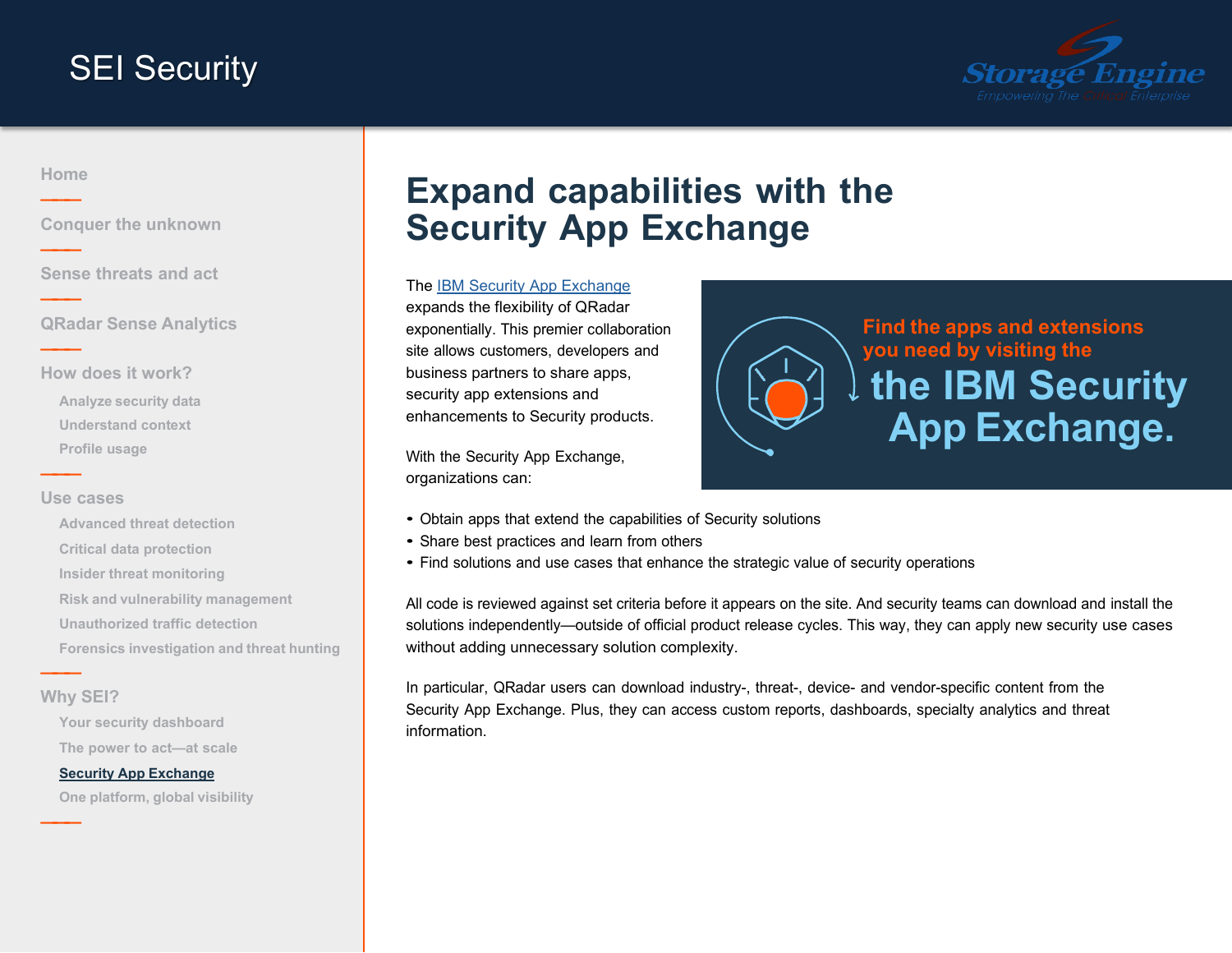

### <span id="page-19-0"></span>**[Home](#page-0-0) ———**

**———**

**———**

**———**

**———**

**[Conquer the unknown](#page-1-0)**

**Sense [threats](#page-2-0) and act**

**QRadar Sense [Analytics](#page-3-0)**

**How does it [work?](#page-4-0) Analyze [security](#page-5-0) data [Understand](#page-6-0) context [Profile](#page-7-0) usage**

#### **Use [cases](#page-8-0)**

**[Advanced threat detection](#page-9-0) Critical data [protection](#page-10-0) Insider threat [monitoring](#page-11-0) Risk and vulnerability [management](#page-12-0) [Unauthorized](#page-13-0) traffic detection Forensics [investigation](#page-14-0) and threat hunting**

### **Why [SEI?](#page-15-0)**

**———**

**———**

**[Your security dashboard](#page-16-0) The power to [act—at](#page-17-0) scale Security App [Exchange](#page-18-0) One platform, global visibility**

# **Deploy one platform with global visibility**

Today's security environments are full of complexity—often, security data is distributed across multiple offerings from different vendors, all with different interfaces and data storage formats. To effectively detect existing and emerging threats, security teams need a consolidated view of this data, combined with comprehensive threat detection analytics and response capabilities. QRadar uses a single,



federated database for all security data that is specifically designed for scalable collection from on-premises and cloud systems, storage, reporting and very fast investigation search performance. In addition, QRadar is optimized for real-time and historical incident analysis, detecting incidents in a matter of seconds after they occur—not hours, days or weeks.

QRadar also provides a highly integrated set of security use cases, with additional ones available via the Security App Exchange. Security teams can use a single, dashboard-based console for all functions, including real-time security monitoring; proactive risk and vulnerability management; and incident detection, forensics and remediation. This one hub for security operations and response fuses intelligence from SEI and third-party products—backed by a consistent user interface and workflow—making your security operations team far more effective.